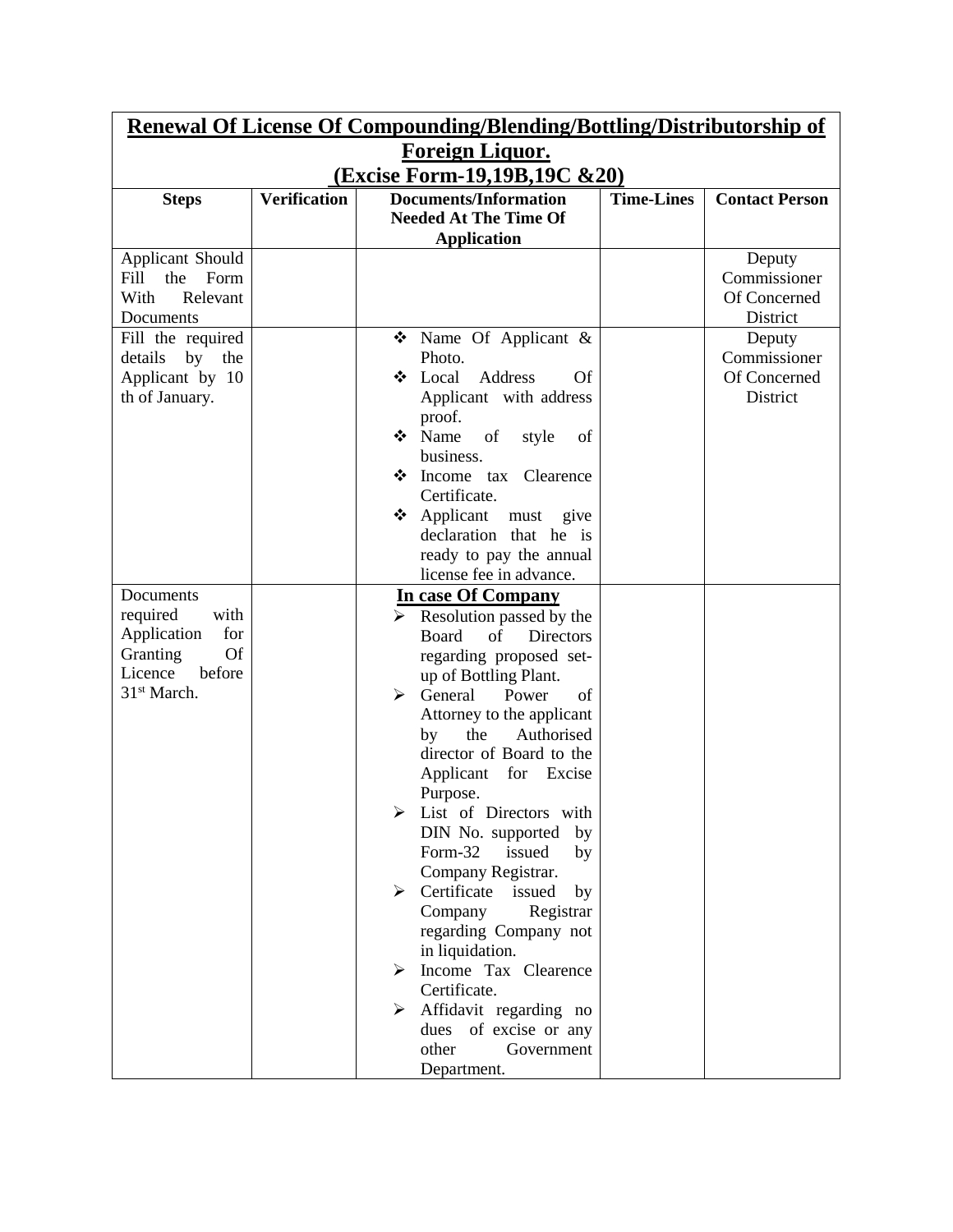|  | ➤ | Affidavit<br>regarding                     |  |
|--|---|--------------------------------------------|--|
|  |   | company not black listed                   |  |
|  |   | in any state.                              |  |
|  |   |                                            |  |
|  | ➤ | Sale<br>Clearence<br>tax                   |  |
|  |   | Certificate<br>from<br>the                 |  |
|  |   | <b>Sales</b><br>Tax<br>concerned           |  |
|  |   | Authority where firm is                    |  |
|  |   | presently working.                         |  |
|  |   | $\triangleright$ Fire Proof Certificate of |  |
|  |   | Proposed Bottling Plant                    |  |
|  |   | from<br>Competent                          |  |
|  |   | Authority.                                 |  |
|  | ≻ | Self-attested<br>Aadhaar                   |  |
|  |   | Card/Pan Card & Rent                       |  |
|  |   |                                            |  |
|  |   | Agreement                                  |  |
|  |   | <b>Incase Of Partnership Firm</b>          |  |
|  | ≻ |                                            |  |
|  |   | Joint conscent of every<br>regarding       |  |
|  |   | partners                                   |  |
|  |   | establishment of bottling<br>Plant.        |  |
|  | ⋗ | General<br>Power<br>of                     |  |
|  |   |                                            |  |
|  |   | Attorney to the applicant                  |  |
|  |   | by the Partners to the                     |  |
|  |   | applicant<br>for<br>excise                 |  |
|  |   | purpose.                                   |  |
|  |   | $\triangleright$ List of Partners with     |  |
|  |   | Local Address Proof.                       |  |
|  | ⋗ | Income Tax Clearence                       |  |
|  |   | Certificate                                |  |
|  | ➤ | Affidavit regarding no                     |  |
|  |   | of excise or any<br>dues                   |  |
|  |   | other<br>Government                        |  |
|  |   | Department.                                |  |
|  | ➤ | Affidavit regarding Firm                   |  |
|  |   | is not black listed in any                 |  |
|  |   | state.                                     |  |
|  | ⋗ | Sale<br>Clearence<br>tax                   |  |
|  |   | Certificate<br>from<br>the                 |  |
|  |   | Tax<br><b>Sales</b><br>concerned           |  |
|  |   | Authority where firm is                    |  |
|  |   | presently working.                         |  |
|  |   | $\triangleright$ Fire Proof Certificate of |  |
|  |   | Proposed Bottling Plant                    |  |
|  |   | from<br>Competent                          |  |
|  |   | Authority.                                 |  |
|  | ⋗ | Self-attested<br>Aadhaar                   |  |
|  |   | Card/Pan Card & Rent                       |  |
|  |   |                                            |  |
|  |   | Agreement                                  |  |
|  |   |                                            |  |